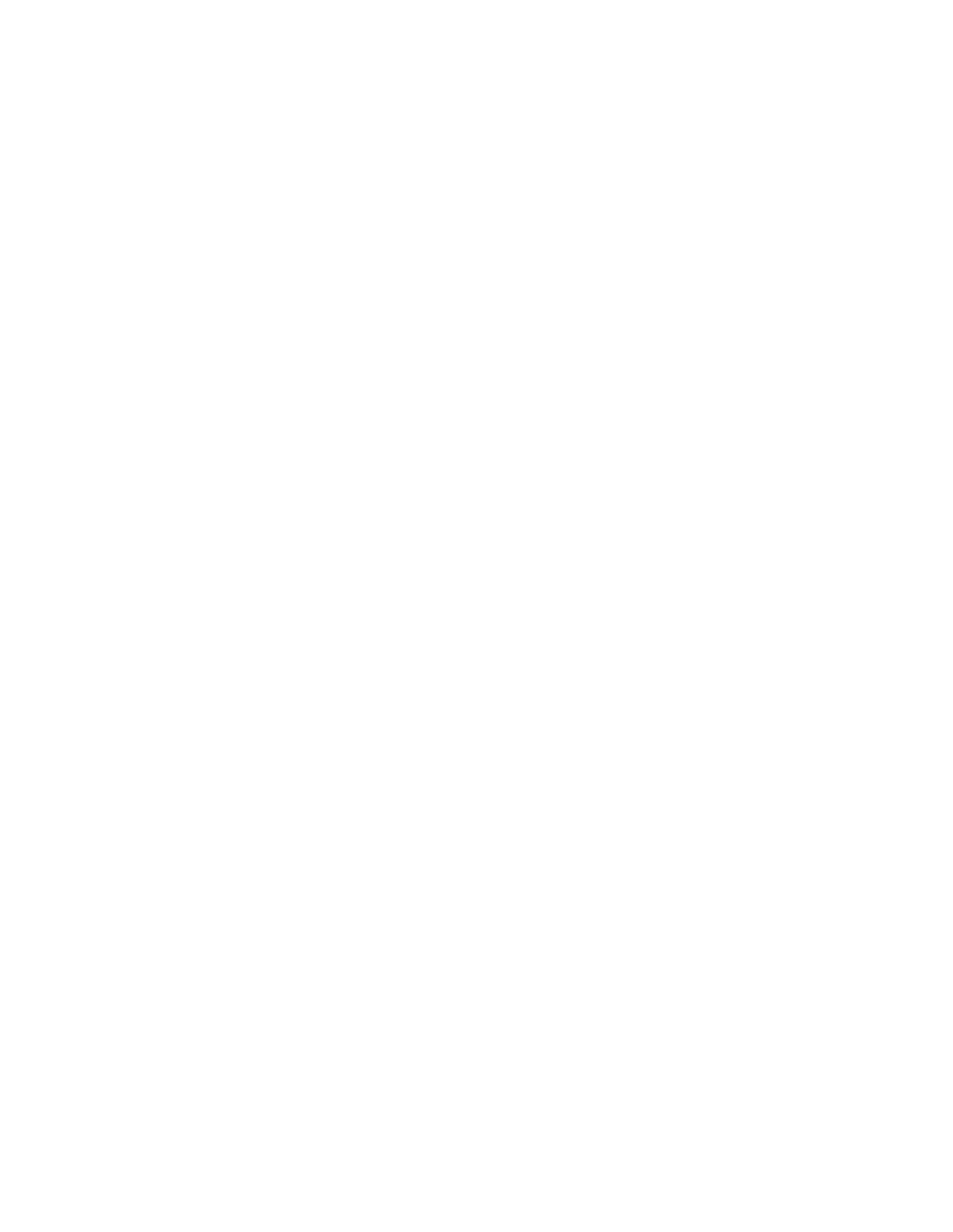#### **CONSENT CALENDAR**

#### **Concurrent Resolutions for Notice under Joint Rule 16**

The following joint concurrent resolutions have been introduced for approval by the Senate and House and will be adopted by the Senate unless a Senator requests floor consideration before the end of the session of the next legislative day. Requests for floor consideration should be communicated to the Secretary's Office.

#### **S.C.R. 37.**

By Senators Kitchel and Benning,

By Representative Martel of Waterford,

**S.C.R. 37.** Senate concurrent resolution congratulating innkeepers Brian and Leslie Mulcahy on their outstanding record of accomplishment at the Rabbit Hill Inn in Lower Waterford.

*Whereas*, in 1795, Samuel Hodby realized that Lower Waterford village was situated at the midpoint of the major trade routes extending from Montreal, Quebec to both Portland, Maine and Boston, Massachusetts, and

*Whereas*, being a clever entrepreneur, he opened the Samuel Hodby Tavern, a general store where overnight hospitality was also offered, and

*Whereas*, in 1825, Jonathan Cummings built a home and shop next door, and

*Whereas*, in 1834, Fred Cross and O.G. Hale purchased both facilities, and the merged properties welcomed overnight guests until 1912, and the buildings resumed their historic hospitality role in 1957, and

*Whereas*, in 1994, Brian and Leslie Mulcahy became the assistant innkeepers and, in 1997, the owners of the property now known as the Rabbit Hill Inn, and

*Whereas*, under their stellar ownership, this bed and breakfast (B&B) has become a charming 19-room vacation destination, located on a beautiful northern Vermont site, and offering guests delicious food and other great amenities, and

*Whereas*, the accolades that the Rabbit Hill Inn has won under the Mulcahy's stewardship are numerous, including *Boston Magazine's* Best Winter Escapes and Five Best Love Shacks for Romantics and ForbesTraveler.com's Ten Most Romantic B&Bs in the Country, and

*Whereas*, most recently, on January 22, 2016, for the second consecutive year, BedandBreakfast.com, a respected website for finding B&B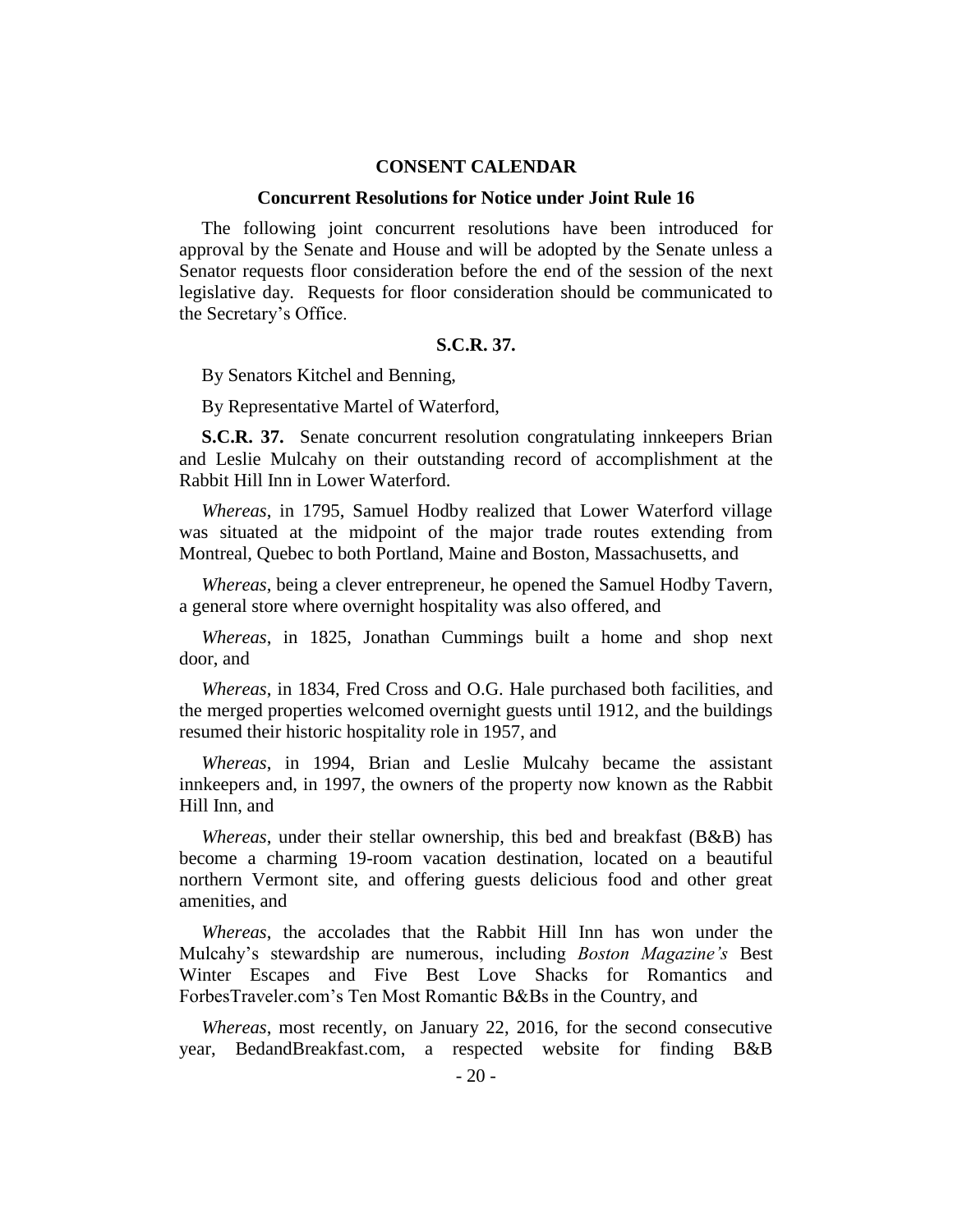accommodations worldwide, named Rabbit Hill Inn as one of the Top 10 U.S. B&Bs, truly an impressive award, and

*Whereas*, for 12 years, Rabbit Hill Inn has hosted the Davies Memorial Library's largest fundraiser, the Après Foliage Fest, taking responsibility for all of the elements associated with this major community event, and

*Whereas*, the Rabbit Hill Inn is an admired leader in the hospitality industry and exemplary corporate citizen, *now therefore be it* 

#### *Resolved by the Senate and House of Representatives:*

That the General Assembly congratulates innkeepers Brian and Leslie Mulcahy on their outstanding record of accomplishment at the Rabbit Hill Inn in Lower Waterford, *and be it further*

*Resolved:* That the Secretary of State be directed to send a copy of this resolution to the Rabbit Hill Inn in Lower Waterford.

#### **S.C.R. 38.**

By Senators Campion and Sears,

By Representatives Corcoran of Bennington, Fields of Bennington, Morris of Bennington, and Morrissey of Bennington,

**S.C.R. 38.** Senate concurrent resolution honoring Sharyn Brush for her outstanding public service in the town of Bennington.

*Whereas*, Sharyn Brush has resided in the town of Bennington for four decades and for many years has served in both appointed and elected positions in municipal government, and

*Whereas*, her public service career began when she assumed the role of town health officer, in which she was responsible for monitoring any health-related emergencies, such as a rabies outbreak, and

*Whereas*, her next town assignment was serving on the Bennington Zoning Board, where she remained for approximately a decade, including service as its chair, and

*Whereas*, in 1997, with these important experiences in her background, Sharyn Brush sought a new challenge when she stood successfully for election to the Bennington Selectboard, and

*Whereas*, the voters approved of her job performance, as she has served on the Selectboard without interruption for the past 19 years, and

*Whereas*, Sharyn Brush's colleagues respected her proven leadership skills and selected her to serve as their chair, and